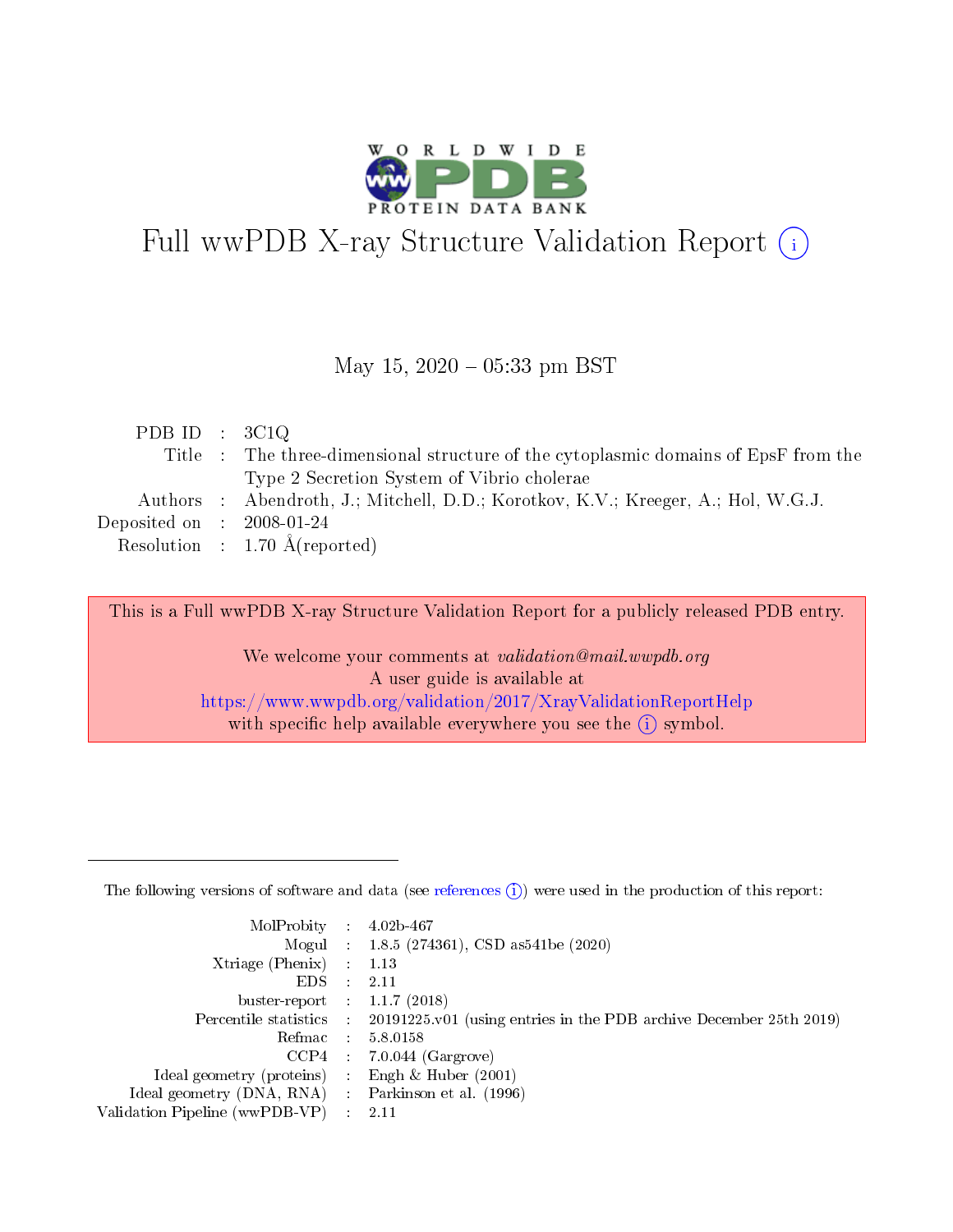# 1 [O](https://www.wwpdb.org/validation/2017/XrayValidationReportHelp#overall_quality)verall quality at a glance  $(i)$

The following experimental techniques were used to determine the structure: X-RAY DIFFRACTION

The reported resolution of this entry is 1.70 Å.

Percentile scores (ranging between 0-100) for global validation metrics of the entry are shown in the following graphic. The table shows the number of entries on which the scores are based.



| Metric                | Whole archive<br>$(\#\text{Entries})$ | <b>Similar resolution</b><br>$(\#\text{Entries}, \text{resolution range}(\text{\AA}))$ |
|-----------------------|---------------------------------------|----------------------------------------------------------------------------------------|
| $R_{free}$            | 130704                                | $4298(1.70-1.70)$                                                                      |
| Clashscore            | 141614                                | $4695(1.70-1.70)$                                                                      |
| Ramachandran outliers | 138981                                | $\overline{4610}$ $(1.70-1.70)$                                                        |
| Sidechain outliers    | 138945                                | $4610(1.70-1.70)$                                                                      |
| RSRZ outliers         | 127900                                | $4222(1.70-1.70)$                                                                      |

The table below summarises the geometric issues observed across the polymeric chains and their fit to the electron density. The red, orange, yellow and green segments on the lower bar indicate the fraction of residues that contain outliers for  $>=3, 2, 1$  and 0 types of geometric quality criteria respectively. A grey segment represents the fraction of residues that are not modelled. The numeric value for each fraction is indicated below the corresponding segment, with a dot representing fractions  $\epsilon=5\%$  The upper red bar (where present) indicates the fraction of residues that have poor fit to the electron density. The numeric value is given above the bar.

| Mol | Chain | $\vert$ Length | Quality of chain |    |    |
|-----|-------|----------------|------------------|----|----|
|     |       | 1 ດາ           | 2%<br>84%        | 9% | 7% |
|     |       | 1 ດ ດ          | 2%<br>89%        | 6% | 6% |

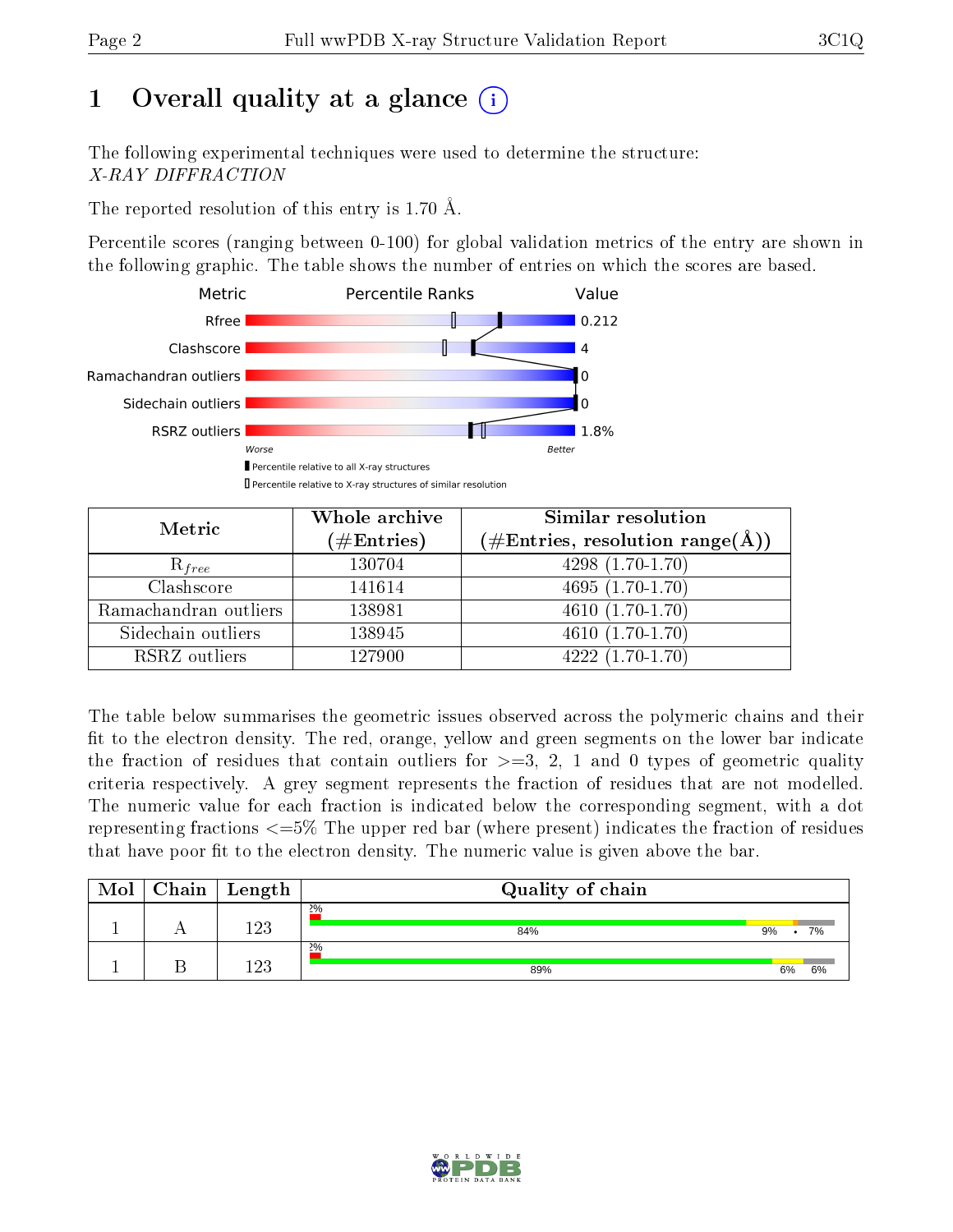# 2 Entry composition (i)

There are 6 unique types of molecules in this entry. The entry contains 2195 atoms, of which 0 are hydrogens and 0 are deuteriums.

In the tables below, the ZeroOcc column contains the number of atoms modelled with zero occupancy, the AltConf column contains the number of residues with at least one atom in alternate conformation and the Trace column contains the number of residues modelled with at most 2 atoms.

| $\text{Mol}$ | Chain Residues |                         | Atoms   |                 |                |  | $\rm ZeroOcc$   Alt $\rm Conf$   Trace |  |  |
|--------------|----------------|-------------------------|---------|-----------------|----------------|--|----------------------------------------|--|--|
|              | 115            | Total C N O S Se<br>917 |         | 574 162 174 1 6 |                |  |                                        |  |  |
|              | 116            | Total C N<br>923        | 576 161 |                 | OS Se<br>- 180 |  |                                        |  |  |

Molecule 1 is a protein called General secretion pathway protein F.

| Chain | Residue | Modelled   | Actual | Comment               | Reference         |
|-------|---------|------------|--------|-----------------------|-------------------|
| A     | 55      | <b>MET</b> |        | INITIATING METHIONINE | <b>UNP P45780</b> |
| А     | 171     | <b>SER</b> |        | <b>EXPRESSION TAG</b> | <b>UNP P45780</b> |
| А     | 172     | <b>GLU</b> |        | <b>EXPRESSION TAG</b> | <b>UNP P45780</b> |
| А     | 173     | <b>ASN</b> |        | <b>EXPRESSION TAG</b> | <b>UNP P45780</b> |
| А     | 174     | <b>LEU</b> |        | <b>EXPRESSION TAG</b> | <b>UNP P45780</b> |
| А     | 175     | <b>TYR</b> |        | <b>EXPRESSION TAG</b> | <b>UNP P45780</b> |
| А     | 176     | PHE        |        | <b>EXPRESSION TAG</b> | <b>UNP P45780</b> |
| А     | 177     | <b>GLN</b> |        | <b>EXPRESSION TAG</b> | <b>UNP P45780</b> |
| B     | 55      | MET        |        | INITIATING METHIONINE | <b>UNP P45780</b> |
| B     | 171     | <b>SER</b> |        | <b>EXPRESSION TAG</b> | <b>UNP P45780</b> |
| B     | 172     | GLU        |        | <b>EXPRESSION TAG</b> | <b>UNP P45780</b> |
| B     | 173     | <b>ASN</b> |        | <b>EXPRESSION TAG</b> | <b>UNP P45780</b> |
| B     | 174     | LEU        |        | <b>EXPRESSION TAG</b> | <b>UNP P45780</b> |
| B     | 175     | <b>TYR</b> |        | <b>EXPRESSION TAG</b> | <b>UNP P45780</b> |
| B     | 176     | PHE        |        | <b>EXPRESSION TAG</b> | <b>UNP P45780</b> |
| B     | 177     | <b>GLN</b> |        | <b>EXPRESSION TAG</b> | <b>UNP P45780</b> |

There are 16 discrepancies between the modelled and reference sequences:

Molecule 2 is CALCIUM ION (three-letter code: CA) (formula: Ca).

|  | $\text{Mol}$   Chain   Residues | Atoms    | ZeroOcc   AltConf |
|--|---------------------------------|----------|-------------------|
|  |                                 | Total Ca |                   |
|  |                                 | Total Ca |                   |

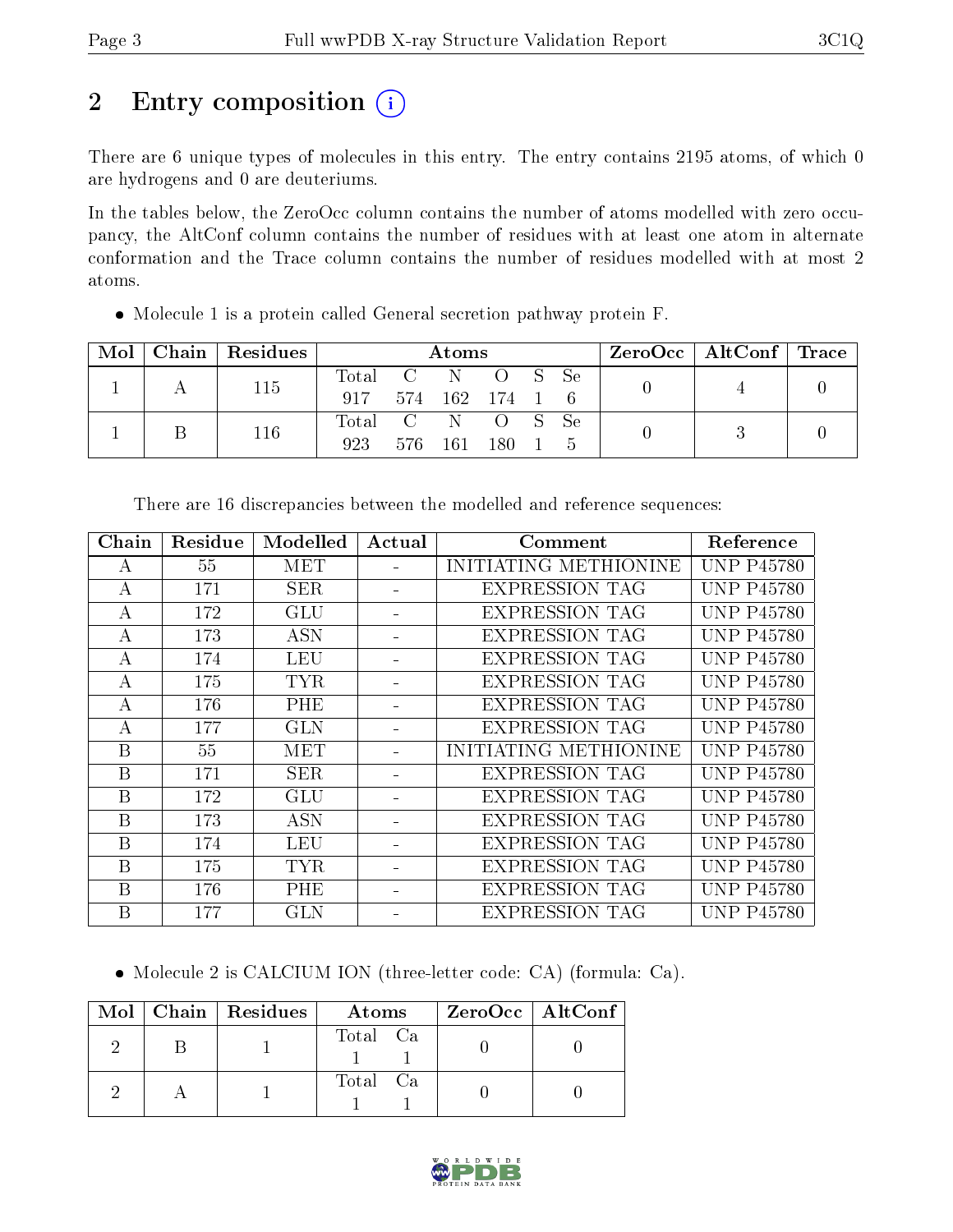Molecule 3 is CHLORIDE ION (three-letter code: CL) (formula: Cl).

|  | $\blacksquare$ Mol $\parallel$ Chain $\parallel$ Residues $\perp$ | <b>Atoms</b> | $\mid$ ZeroOcc $\mid$ AltConf |  |
|--|-------------------------------------------------------------------|--------------|-------------------------------|--|
|  |                                                                   | Total        |                               |  |

Molecule 4 is SODIUM ION (three-letter code: NA) (formula: Na).

|  | $\text{Mol}$   Chain   Residues | Atoms        | $\mid$ ZeroOcc $\mid$ AltConf $\mid$ |  |
|--|---------------------------------|--------------|--------------------------------------|--|
|  |                                 | Total<br>N a |                                      |  |

 Molecule 5 is 3,6,9,12,15,18,21,24-OCTAOXAHEXACOSAN-1-OL (three-letter code: PE5) (formula:  $C_{18}H_{38}O_9$ ).



|  | $\text{Mol}$   Chain   Residues | Atoms   |  |  | ZeroOcc   AltConf |  |
|--|---------------------------------|---------|--|--|-------------------|--|
|  |                                 | Total C |  |  |                   |  |

Molecule 6 is water.

|  | Mol   Chain   Residues | Atoms               | $ZeroOcc \mid AltConf \mid$ |
|--|------------------------|---------------------|-----------------------------|
|  | 168                    | Total<br>168<br>168 |                             |
|  | 167                    | Total<br>167<br>167 |                             |

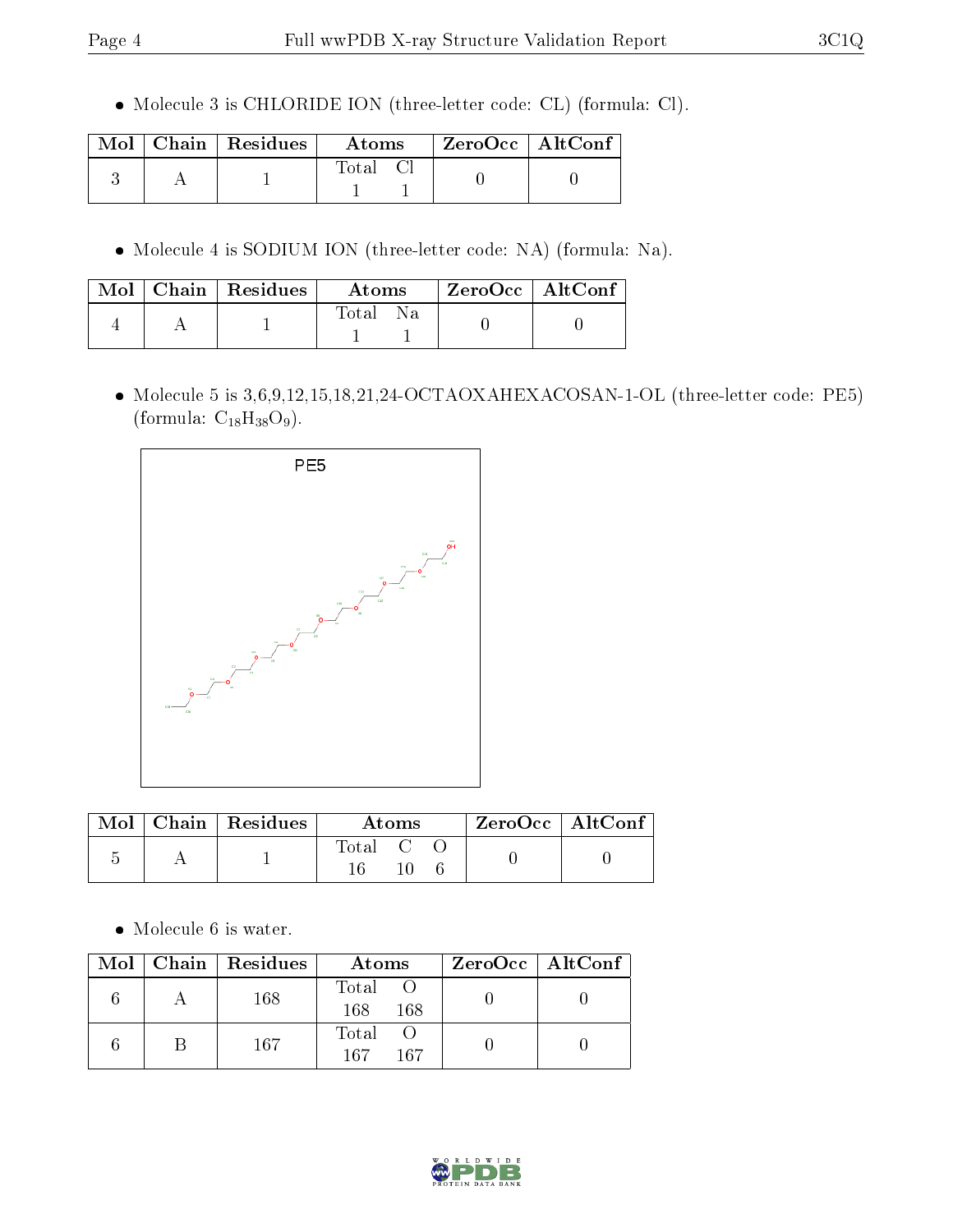# 3 Residue-property plots  $(i)$

These plots are drawn for all protein, RNA and DNA chains in the entry. The first graphic for a chain summarises the proportions of the various outlier classes displayed in the second graphic. The second graphic shows the sequence view annotated by issues in geometry and electron density. Residues are color-coded according to the number of geometric quality criteria for which they contain at least one outlier: green  $= 0$ , yellow  $= 1$ , orange  $= 2$  and red  $= 3$  or more. A red dot above a residue indicates a poor fit to the electron density (RSRZ  $> 2$ ). Stretches of 2 or more consecutive residues without any outlier are shown as a green connector. Residues present in the sample, but not in the model, are shown in grey.

• Molecule 1: General secretion pathway protein F



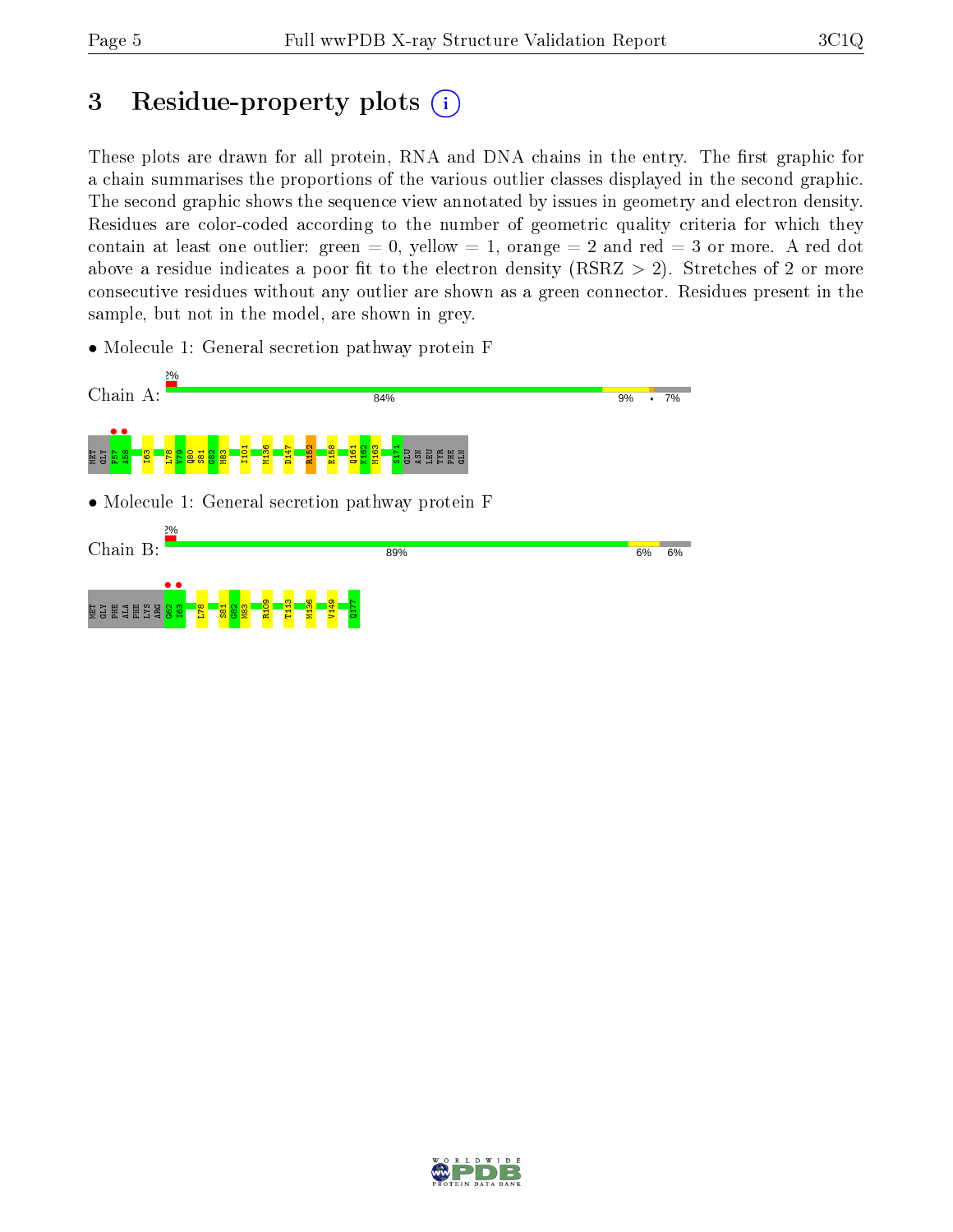## 4 Data and refinement statistics  $(i)$

| Property                                                         | Value                                           | Source     |
|------------------------------------------------------------------|-------------------------------------------------|------------|
| Space group                                                      | P 21 21 21                                      | Depositor  |
| Cell constants                                                   | $52.12\text{\AA}$<br>$46.99\rm\AA$<br>89.47Å    | Depositor  |
| a, b, c, $\alpha$ , $\beta$ , $\gamma$                           | $90.00^\circ$<br>$90.00^\circ$<br>$90.00^\circ$ |            |
| Resolution $(A)$                                                 | $-1.70$<br>33.94                                | Depositor  |
|                                                                  | $26.06 = 1.70$                                  | <b>EDS</b> |
| % Data completeness                                              | $96.0(33.94-1.70)$                              | Depositor  |
| (in resolution range)                                            | $96.0 (26.06 - 1.70)$                           | <b>EDS</b> |
| $R_{merge}$                                                      | 0.06                                            | Depositor  |
| $\mathrm{R}_{sym}$                                               | 0.06                                            | Depositor  |
| $\langle I/\sigma(I) \rangle^{-1}$                               | 3.64 (at $1.70\text{\AA}$ )                     | Xtriage    |
| Refinement program                                               | <b>REFMAC 5.3.0021</b>                          | Depositor  |
|                                                                  | 0.156<br>0.208<br>$\overline{a}$                | Depositor  |
| $R, R_{free}$                                                    | $0.165$ ,<br>0.212                              | DCC        |
| $R_{free}$ test set                                              | 1223 reflections $(5.13\%)$                     | wwPDB-VP   |
| Wilson B-factor $(A^2)$                                          | 16.3                                            | Xtriage    |
| Anisotropy                                                       | 0.283                                           | Xtriage    |
| Bulk solvent $k_{sol}(\text{e}/\text{A}^3), B_{sol}(\text{A}^2)$ | $0.36$ , 56.9                                   | <b>EDS</b> |
| L-test for $\mathrm{twinning}^2$                                 | $< L >$ = 0.49, $< L2$ = 0.32                   | Xtriage    |
| Estimated twinning fraction                                      | No twinning to report.                          | Xtriage    |
| $\overline{F_o}, \overline{F_c}$ correlation                     | 0.96                                            | <b>EDS</b> |
| Total number of atoms                                            | 2195                                            | wwPDB-VP   |
| Average B, all atoms $(A^2)$                                     | 13.0                                            | wwPDB-VP   |

Xtriage's analysis on translational NCS is as follows: The largest off-origin peak in the Patterson function is  $7.39\%$  of the height of the origin peak. No significant pseudotranslation is detected.

<sup>&</sup>lt;sup>2</sup>Theoretical values of  $\langle |L| \rangle$ ,  $\langle L^2 \rangle$  for acentric reflections are 0.5, 0.333 respectively for untwinned datasets, and 0.375, 0.2 for perfectly twinned datasets.



<span id="page-5-1"></span><span id="page-5-0"></span><sup>1</sup> Intensities estimated from amplitudes.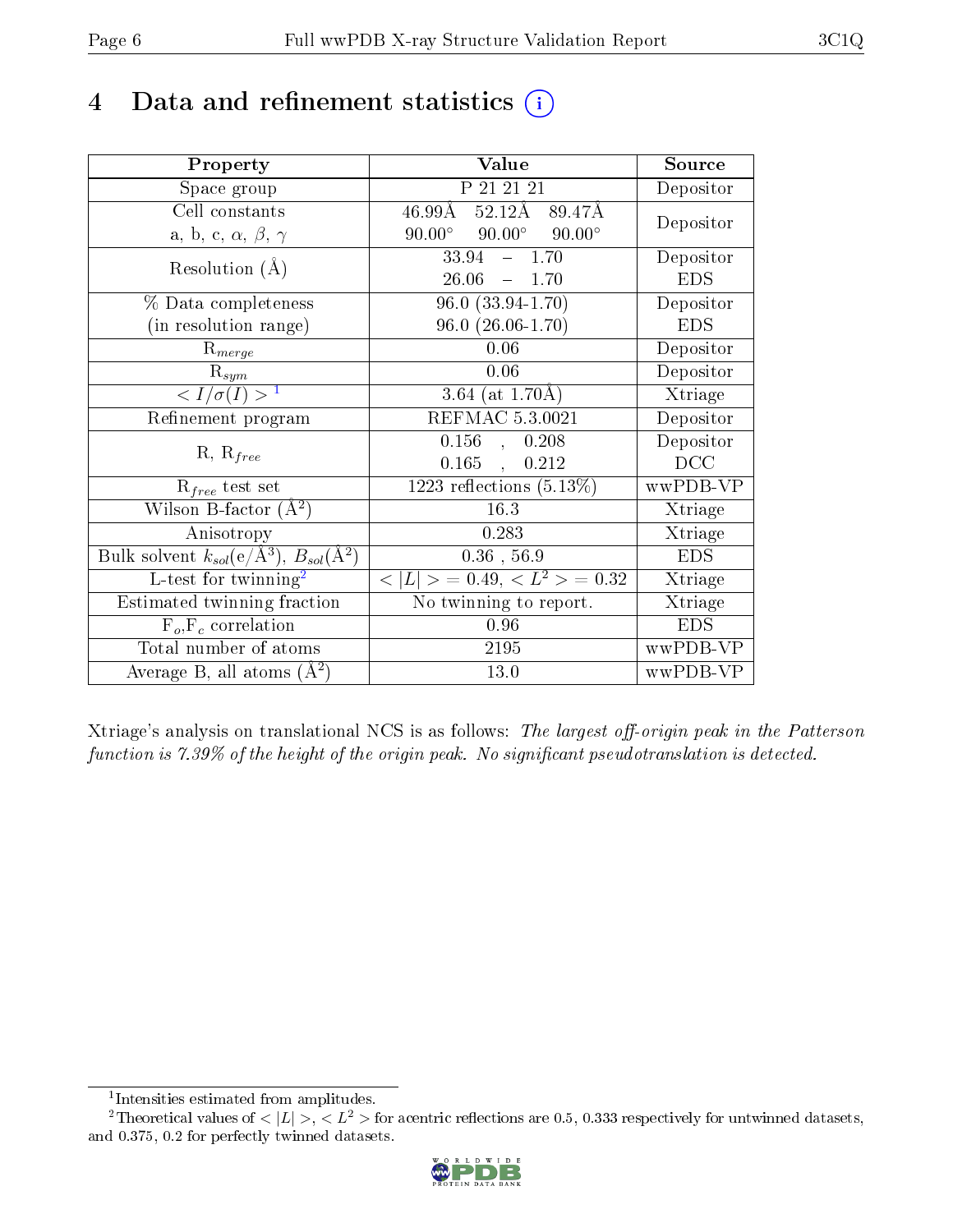# 5 Model quality  $(i)$

### 5.1 Standard geometry  $(i)$

Bond lengths and bond angles in the following residue types are not validated in this section: NA, CA, CL, PE5

The Z score for a bond length (or angle) is the number of standard deviations the observed value is removed from the expected value. A bond length (or angle) with  $|Z| > 5$  is considered an outlier worth inspection. RMSZ is the root-mean-square of all Z scores of the bond lengths (or angles).

| Mol | Chain |             | Bond lengths | Bond angles |                 |  |
|-----|-------|-------------|--------------|-------------|-----------------|--|
|     |       | <b>RMSZ</b> | $\# Z  > 5$  | RMSZ        | $\# Z  > 5$     |  |
|     |       | 0.58        | 0/937        | 0.70        | $2/1253(0.2\%)$ |  |
|     | B     | 0.55        | 0/940        | 0.60        | 0/1259          |  |
| AH  | ΑH    | 0.57        | 0/1877       | 0.65        | $2/2512(0.1\%)$ |  |

There are no bond length outliers.

All (2) bond angle outliers are listed below:

| Mol   Chain   Res   Type |     |              | Atoms                                |       | Observed $(^\circ)$ | Ideal $({}^o)$ |
|--------------------------|-----|--------------|--------------------------------------|-------|---------------------|----------------|
|                          | 152 | $\rm{ARG}^-$ | $\mid$ NE-CZ-NH2 $\mid$ -7.42 $\mid$ |       | 116.59              | 120.30         |
|                          | 152 | $\rm{ARG}^-$ | CG-CD-NE                             | -6.16 | 98.86               | 111.80         |

There are no chirality outliers.

There are no planarity outliers.

### $5.2$  Too-close contacts  $\overline{()}$

In the following table, the Non-H and H(model) columns list the number of non-hydrogen atoms and hydrogen atoms in the chain respectively. The H(added) column lists the number of hydrogen atoms added and optimized by MolProbity. The Clashes column lists the number of clashes within the asymmetric unit, whereas Symm-Clashes lists symmetry related clashes.

|  |     | $\text{Mol} \mid \text{Chain} \mid \text{Non-H} \mid \text{H(model)} \mid \text{H(added)}$ |     |     | $Clashes$   Symm-Clashes |
|--|-----|--------------------------------------------------------------------------------------------|-----|-----|--------------------------|
|  | 917 |                                                                                            | 940 | 1 ຕ |                          |
|  | 923 |                                                                                            | 934 |     |                          |
|  |     |                                                                                            |     |     |                          |
|  |     |                                                                                            |     |     |                          |
|  |     |                                                                                            |     |     |                          |
|  |     |                                                                                            |     |     |                          |
|  |     |                                                                                            |     |     |                          |

Continued on next page...

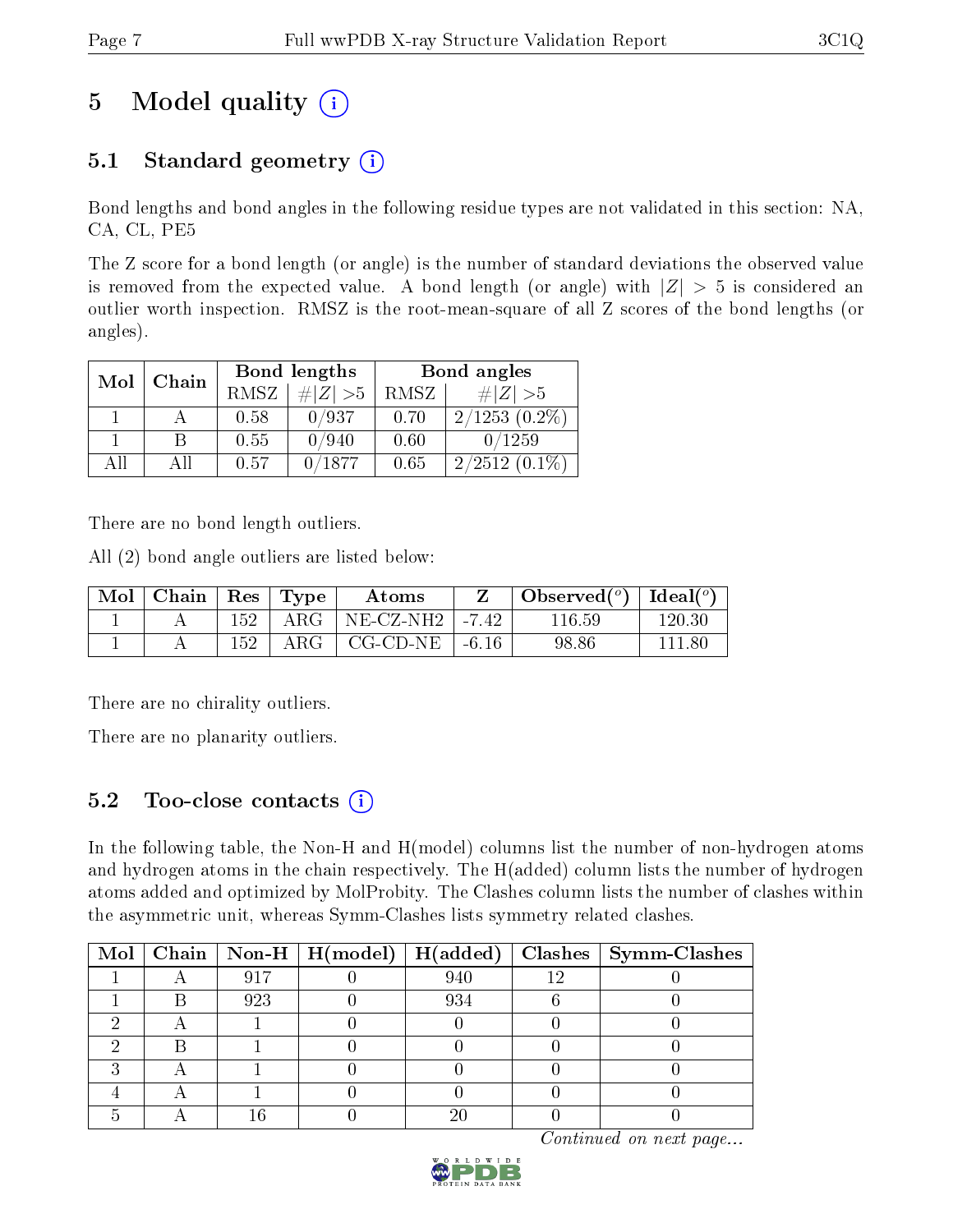The all-atom clashscore is defined as the number of clashes found per 1000 atoms (including hydrogen atoms). The all-atom clashscore for this structure is 4.

All (14) close contacts within the same asymmetric unit are listed below, sorted by their clash magnitude.

| Atom-1              | Atom-2                          | Interatomic      | Clash         |
|---------------------|---------------------------------|------------------|---------------|
|                     |                                 | distance $(\AA)$ | overlap $(A)$ |
| 1: A:161: GLN:NE2   | 6:A:457:HOH:O                   | 2.24             | 0.69          |
| 1:A:83[B]:MSE:SE    | 1:B:83:MSE:CE                   | 2.95             | 0.64          |
| 1: A: 136: MSE: HE2 | 1:A:152:ARG:HG2                 | 1.79             | 0.63          |
| 1:A:78:LEU:HD23     | 1:B:78:LEU:HD23                 | 1.80             | 0.63          |
| 1:A:158:GLU:HG3     | 6: A:409:HOH:O                  | 2.05             | 0.57          |
| 1: A:80: GLN: HG2   | $1:A:147[A]\overline{.ASP:HB2}$ | 1.87             | 0.56          |
| 1:B:109:ARG:O       | 1:B:113:THR:HG23                | 2.09             | 0.51          |
| 1: A:81: SER:OG     | 1:A:83[B]:MSE:HG3               | 2.17             | 0.44          |
| 1: A:63: ILE: HG21  | 1:A:101:ILE:CD1                 | 2.48             | 0.43          |
| 1:A:83[A]:MSE:HE1   | 1: B:81: SER:OG                 | 2.18             | 0.43          |
| 1: B: 136: MSE: O   | 1:B:149:VAL:HG11                | 2.18             | 0.42          |
| 1:A:83[B]:MSE:SE    | 1:B:83:MSE:HE1                  | 2.68             | 0.42          |
| 1:A:136:MSE:CE      | 1: A: 152: ARG: HG2             | 2.49             | 0.41          |

All (2) symmetry-related close contacts are listed below. The label for Atom-2 includes the symmetry operator and encoded unit-cell translations to be applied.

| Atom-1 | Atom-2                               | Interatomic<br>distance $(A)$ | Clash<br>overlap $(A)$ |
|--------|--------------------------------------|-------------------------------|------------------------|
|        | 6:A:374:HOH:O 6:B:198:HOH:O[2 564]   | 1.86                          | 0.34                   |
|        | 6:A:471:HOH:O   6:B:275:HOH:O[3 646] | 2.14                          | N.N6                   |

### 5.3 Torsion angles  $(i)$

#### 5.3.1 Protein backbone (i)

In the following table, the Percentiles column shows the percent Ramachandran outliers of the chain as a percentile score with respect to all X-ray entries followed by that with respect to entries of similar resolution.

The Analysed column shows the number of residues for which the backbone conformation was



 $Mol | Chain | Non-H | H (model) | H (added) | Clashes | Symm-Clashes$  $6$  | A | 168 | 0 | 0 | 2 | 2 6 | B | 167 | 0 | 0 | 0 | 2 All | All | 2195 | 0 | 1894 | 14 | 2

Continued from previous page...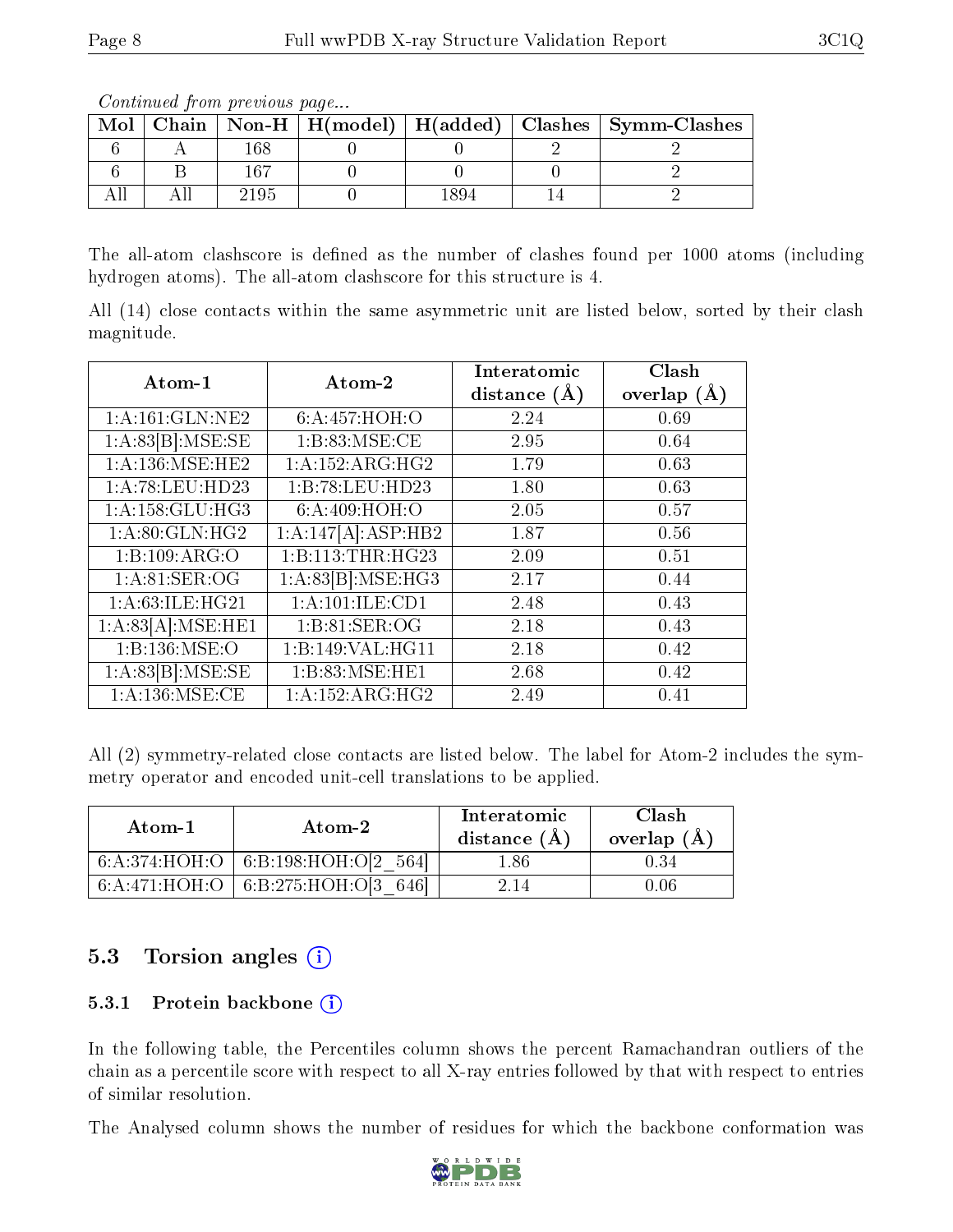|     | $\mathrm{Mol}\mid\mathrm{Chain}$ | Analysed                               |  | Favoured   Allowed   Outliers   Percentiles |
|-----|----------------------------------|----------------------------------------|--|---------------------------------------------|
|     |                                  | $\mid 117/123$ (95%) $\mid 117$ (100%) |  | 100 100                                     |
|     |                                  | $\mid$ 117/123 (95%) $\mid$ 117 (100%) |  | $\vert$ 100 $\vert$<br>$\vert$ 100 $\vert$  |
| All | All                              | $234/246$ (95\%)   234 (100\%)         |  | $\vert$ 100 $\vert$                         |

analysed, and the total number of residues.

There are no Ramachandran outliers to report.

#### 5.3.2 Protein sidechains (i)

In the following table, the Percentiles column shows the percent sidechain outliers of the chain as a percentile score with respect to all X-ray entries followed by that with respect to entries of similar resolution.

The Analysed column shows the number of residues for which the sidechain conformation was analysed, and the total number of residues.

| Mol | Chain | Analysed                            | Rotameric   Outliers |                                 | Percentiles |  |
|-----|-------|-------------------------------------|----------------------|---------------------------------|-------------|--|
|     |       | $101/100$ $(101\%)$   101 $(100\%)$ |                      | $\vert$ 100 $\vert$ 100 $\vert$ |             |  |
|     |       | $102/100$ (102\%)   102 (100\%)     |                      | 100                             | 100         |  |
| All | All   | $203/200$ (102\%)                   | $203(100\%)$         | 100                             | 100         |  |

There are no protein residues with a non-rotameric sidechain to report.

Some sidechains can be flipped to improve hydrogen bonding and reduce clashes. All (1) such sidechains are listed below:

| Mol | Chain   Res | L'vpe |
|-----|-------------|-------|
|     |             |       |

#### $5.3.3$  RNA  $(i)$

There are no RNA molecules in this entry.

### 5.4 Non-standard residues in protein, DNA, RNA chains  $(i)$

There are no non-standard protein/DNA/RNA residues in this entry.

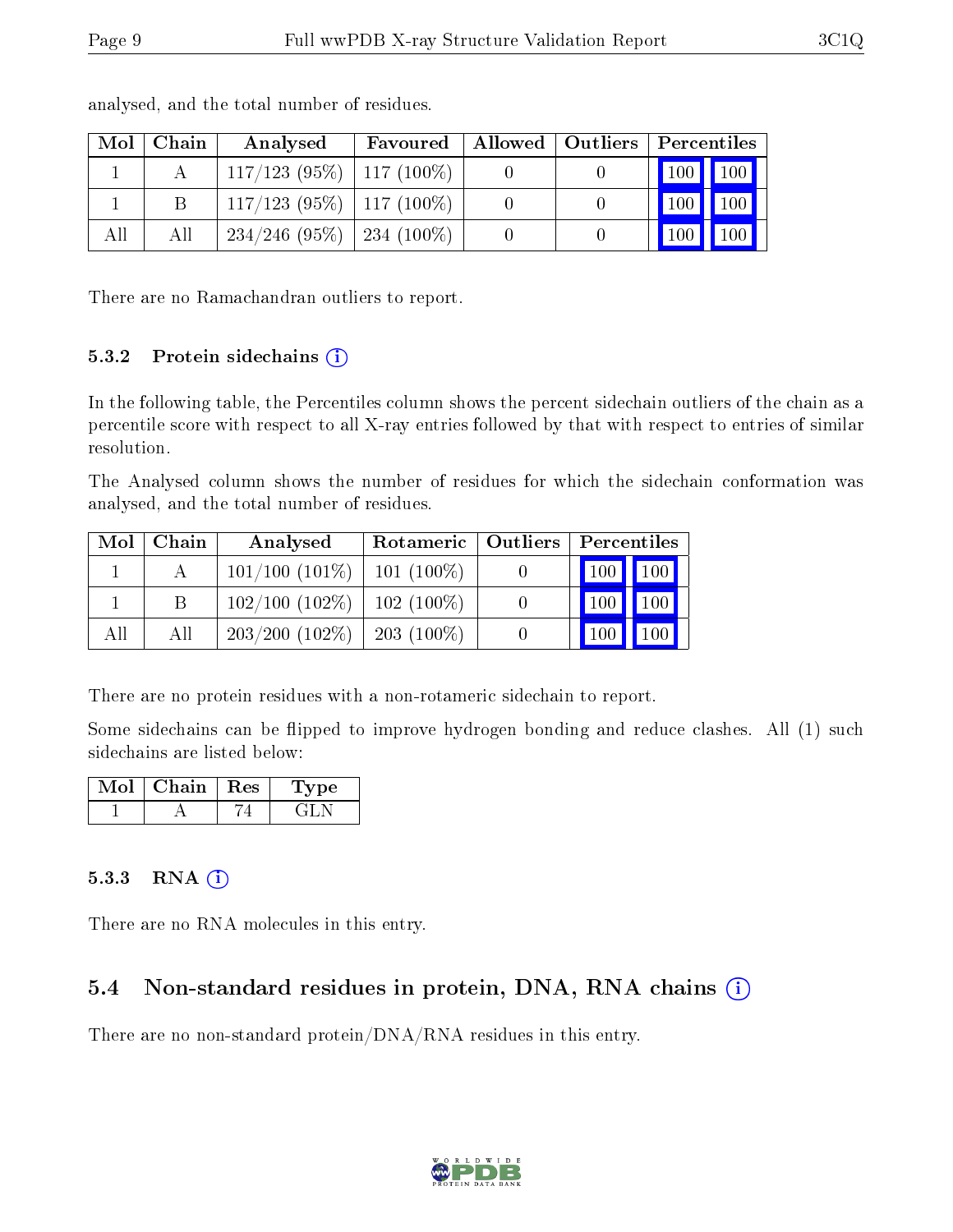#### 5.5 Carbohydrates (i)

There are no carbohydrates in this entry.

### 5.6 Ligand geometry (i)

Of 5 ligands modelled in this entry, 4 are monoatomic - leaving 1 for Mogul analysis.

In the following table, the Counts columns list the number of bonds (or angles) for which Mogul statistics could be retrieved, the number of bonds (or angles) that are observed in the model and the number of bonds (or angles) that are defined in the Chemical Component Dictionary. The Link column lists molecule types, if any, to which the group is linked. The Z score for a bond length (or angle) is the number of standard deviations the observed value is removed from the expected value. A bond length (or angle) with  $|Z| > 2$  is considered an outlier worth inspection. RMSZ is the root-mean-square of all Z scores of the bond lengths (or angles).

| $\mathbf{Mod}_{\perp}$ | $\mid$ Type $\mid$ Chain $\mid$ Res $\mid$ Link $\mid$ |  |     |  | Bond lengths |      |                    | Bond angles   |      |         |
|------------------------|--------------------------------------------------------|--|-----|--|--------------|------|--------------------|---------------|------|---------|
|                        |                                                        |  |     |  | Counts       |      | RMSZ   $\# Z  > 2$ | Counts   RMSZ |      | #Z  > 2 |
|                        | PE5                                                    |  | 310 |  | 15,15,26     | 0.55 |                    | 14, 14, 25    | 0.74 |         |

In the following table, the Chirals column lists the number of chiral outliers, the number of chiral centers analysed, the number of these observed in the model and the number defined in the Chemical Component Dictionary. Similar counts are reported in the Torsion and Rings columns. '-' means no outliers of that kind were identified.

|     |     |                          | Mol   Type   Chain   Res   Link   Chirals   Torsions   Rings |  |
|-----|-----|--------------------------|--------------------------------------------------------------|--|
| PE5 | 310 | <b>Contract Contract</b> | $\mid 1/13/13/24 \mid$                                       |  |

There are no bond length outliers.

There are no bond angle outliers.

There are no chirality outliers.

All (1) torsion outliers are listed below:

| $\blacksquare$ Mol $\vert$ Chain $\vert$ Res $\vert$ Type |      | Atoms                 |
|-----------------------------------------------------------|------|-----------------------|
|                                                           | PE5. | $C9 - C10 - O6 - C11$ |

There are no ring outliers.

No monomer is involved in short contacts.

The following is a two-dimensional graphical depiction of Mogul quality analysis of bond lengths, bond angles, torsion angles, and ring geometry for all instances of the Ligand of Interest. In addition, ligands with molecular weight > 250 and outliers as shown on the validation Tables will also be included. For torsion angles, if less then 5% of the Mogul distribution of torsion angles is

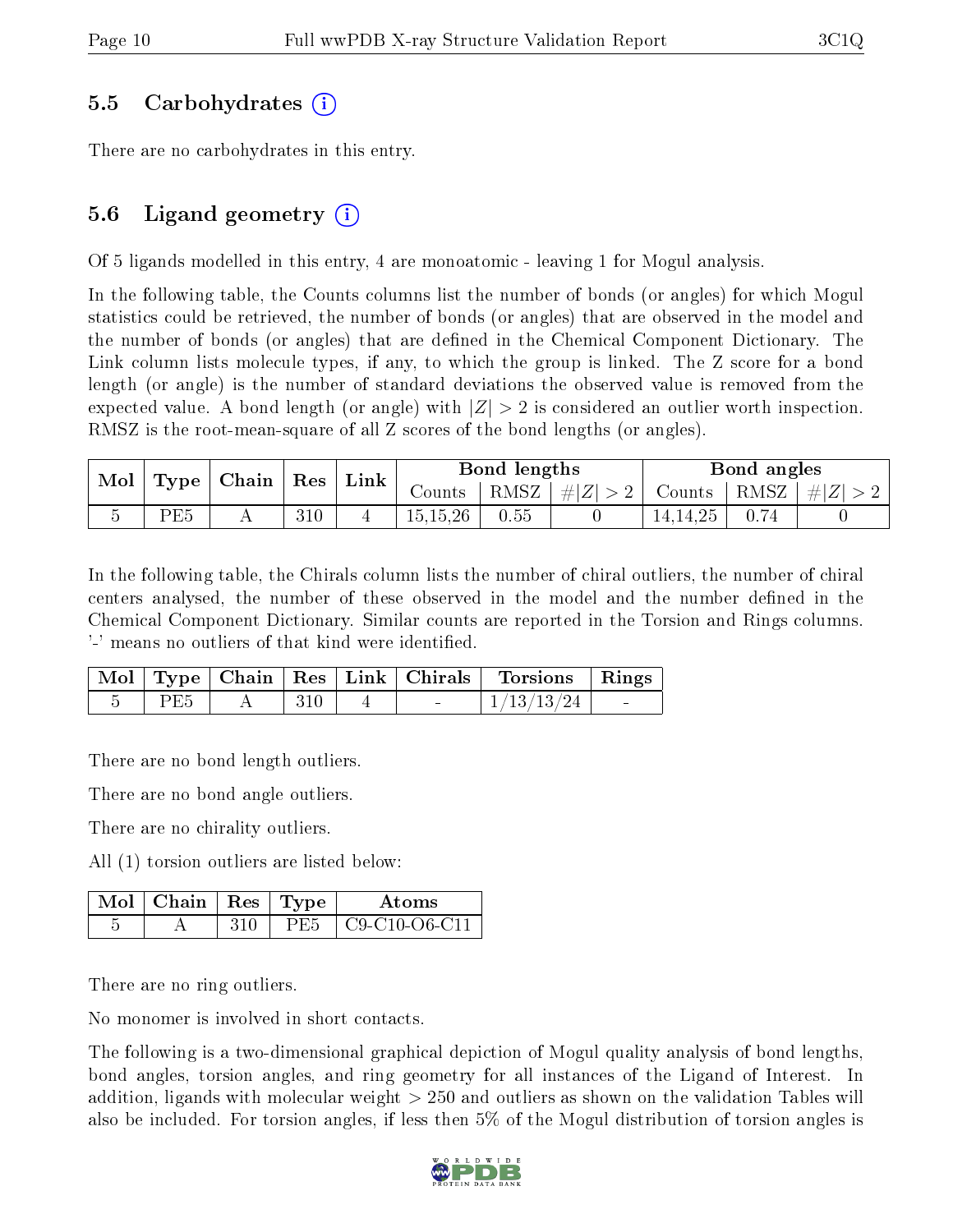within 10 degrees of the torsion angle in question, then that torsion angle is considered an outlier. Any bond that is central to one or more torsion angles identified as an outlier by Mogul will be highlighted in the graph. For rings, the root-mean-square deviation (RMSD) between the ring in question and similar rings identified by Mogul is calculated over all ring torsion angles. If the average RMSD is greater than 60 degrees and the minimal RMSD between the ring in question and any Mogul-identified rings is also greater than 60 degrees, then that ring is considered an outlier. The outliers are highlighted in purple. The color gray indicates Mogul did not find sufficient equivalents in the CSD to analyse the geometry.



#### 5.7 [O](https://www.wwpdb.org/validation/2017/XrayValidationReportHelp#nonstandard_residues_and_ligands)ther polymers  $(i)$

There are no such residues in this entry.

#### 5.8 Polymer linkage issues  $(i)$

There are no chain breaks in this entry.

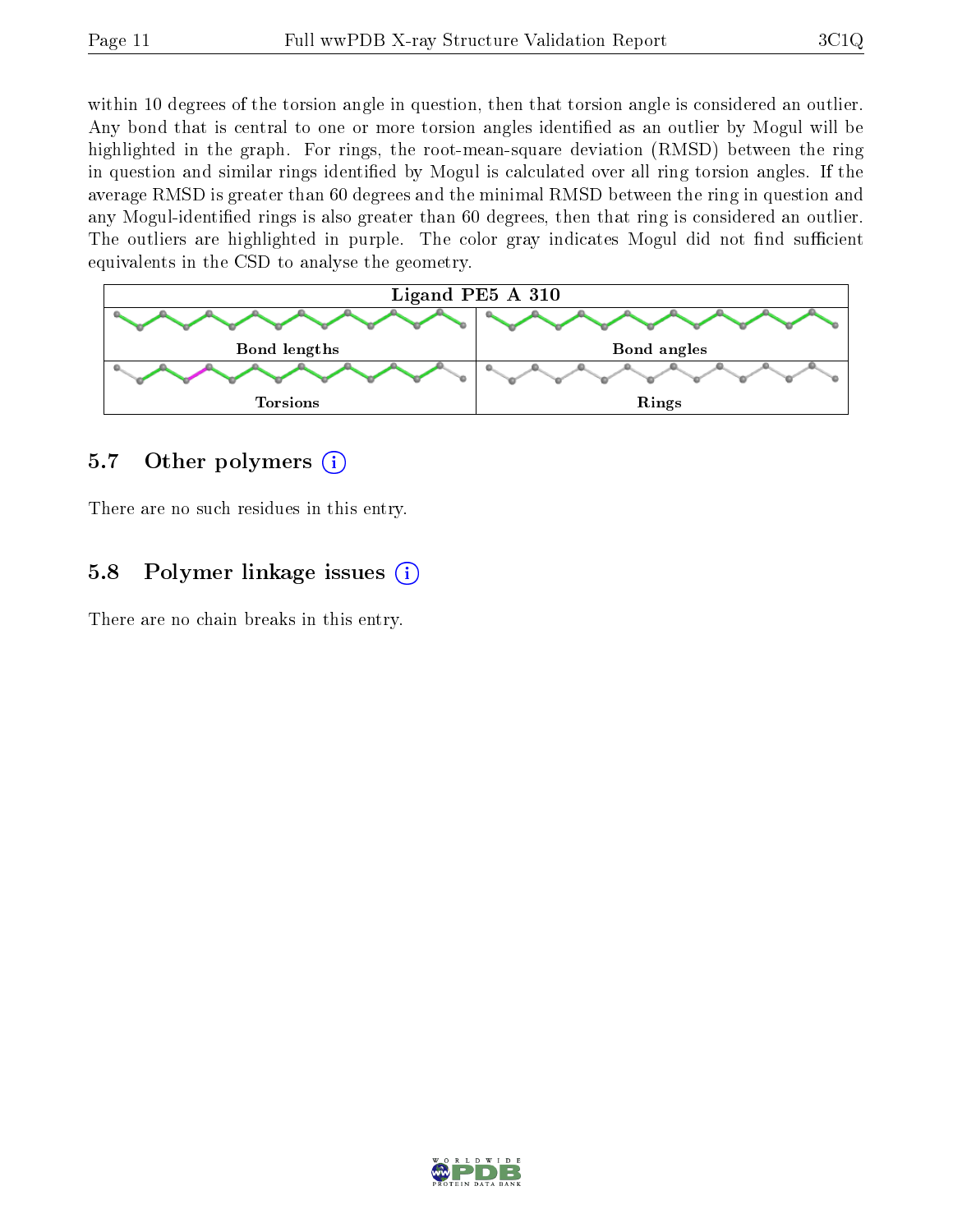## 6 Fit of model and data  $\left( \cdot \right)$

### 6.1 Protein, DNA and RNA chains (i)

In the following table, the column labelled  $#RSRZ>2'$  contains the number (and percentage) of RSRZ outliers, followed by percent RSRZ outliers for the chain as percentile scores relative to all X-ray entries and entries of similar resolution. The OWAB column contains the minimum, median,  $95<sup>th</sup>$  percentile and maximum values of the occupancy-weighted average B-factor per residue. The column labelled  $Q< 0.9$  lists the number of (and percentage) of residues with an average occupancy less than 0.9.

| Mol | Chain | Analysed         | ${ <\hspace{-1.5pt}{\mathrm{RSRZ}} \hspace{-1.5pt}>}$ | $\#\text{RSRZ}\text{>2}$ | $\vert$ OWAB( $A^2$ ) $\vert$ | $\rm Q\textcolor{black}{<}0.9$ |
|-----|-------|------------------|-------------------------------------------------------|--------------------------|-------------------------------|--------------------------------|
|     |       | $111/123$ (90%)  | $-0.12$                                               | <b>72</b><br>$2(1\%)$ 68 | 6, 9, 14, 19                  |                                |
|     |       | $112/123$ (91\%) | $-0.12$                                               | <b>72</b><br>$2(1\%)$ 68 | 6, 10, 16, 23                 |                                |
| All | All   | $223/246(90\%)$  | $-0.12$                                               | 72<br>$4(1\%)$<br>68     | 6, 10, 14, 23                 |                                |

All (4) RSRZ outliers are listed below:

| Mol | $\blacksquare$ Chain | $\operatorname{Res}% \left( \mathcal{N}\right) \equiv\operatorname*{Res}\left( \mathcal{N}\right)$ | <b>Type</b> | <b>RSRZ</b> |
|-----|----------------------|----------------------------------------------------------------------------------------------------|-------------|-------------|
|     |                      | 57                                                                                                 | <b>PHE</b>  | 5.1         |
|     |                      | 62                                                                                                 | <b>GLY</b>  | 3.8         |
|     |                      | 58                                                                                                 | ALA         | 2.4         |
|     |                      | 63                                                                                                 | U.E.        | 22          |

### 6.2 Non-standard residues in protein, DNA, RNA chains (i)

There are no non-standard protein/DNA/RNA residues in this entry.

### 6.3 Carbohydrates (i)

There are no carbohydrates in this entry.

### $6.4$  Ligands  $(i)$

In the following table, the Atoms column lists the number of modelled atoms in the group and the number defined in the chemical component dictionary. The B-factors column lists the minimum, median,  $95<sup>th</sup>$  percentile and maximum values of B factors of atoms in the group. The column labelled  $Q< 0.9$  lists the number of atoms with occupancy less than 0.9.

|                 |        |                 |                                                      | $\vert$ Mol $\vert$ Type $\vert$ Chain $\vert$ Res $\vert$ Atoms $\vert$ RSCC $\vert$ RSR $\vert$ B-factors(A <sup>2</sup> ) $\vert$ Q<0.9 |  |
|-----------------|--------|-----------------|------------------------------------------------------|--------------------------------------------------------------------------------------------------------------------------------------------|--|
| PE <sub>5</sub> | $-310$ | $+16/27 + 0.89$ | $\begin{array}{c} \begin{array}{c} \end{array}$ 0.13 | 23,27,36,37                                                                                                                                |  |

Continued on next page...

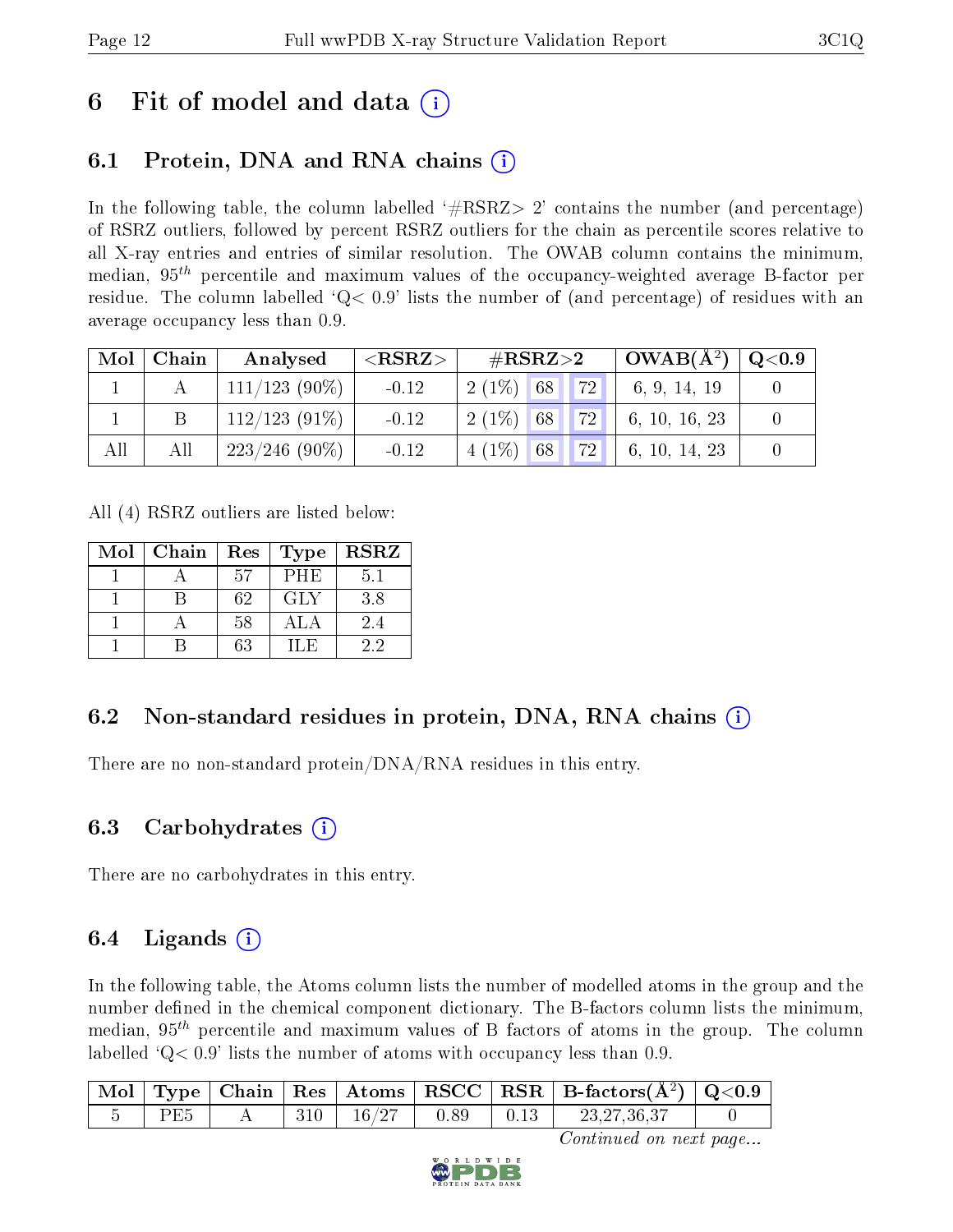| Mol | Type | Chain | $\operatorname{Res}$ | $\mid$ $\bm{\mathrm{Atoms}}$ |               |      | $RSCC   RSR   B-factors(A2)$ | $\mathrm{Q}{<}0.9$ |
|-----|------|-------|----------------------|------------------------------|---------------|------|------------------------------|--------------------|
|     | N A  |       | 78                   |                              | 0.97          | 0.09 | 19, 19, 19, 19               |                    |
|     |      |       |                      |                              | 0.99          | 0.03 | 21, 21, 21, 21               |                    |
|     |      |       |                      |                              | 0.99          | 0.05 | 13, 13, 13, 13               |                    |
|     |      |       |                      |                              | $\lfloor .00$ | 0.03 |                              |                    |

Continued from previous page...

The following is a graphical depiction of the model fit to experimental electron density of all instances of the Ligand of Interest. In addition, ligands with molecular weight  $> 250$  and outliers as shown on the geometry validation Tables will also be included. Each fit is shown from different orientation to approximate a three-dimensional view.